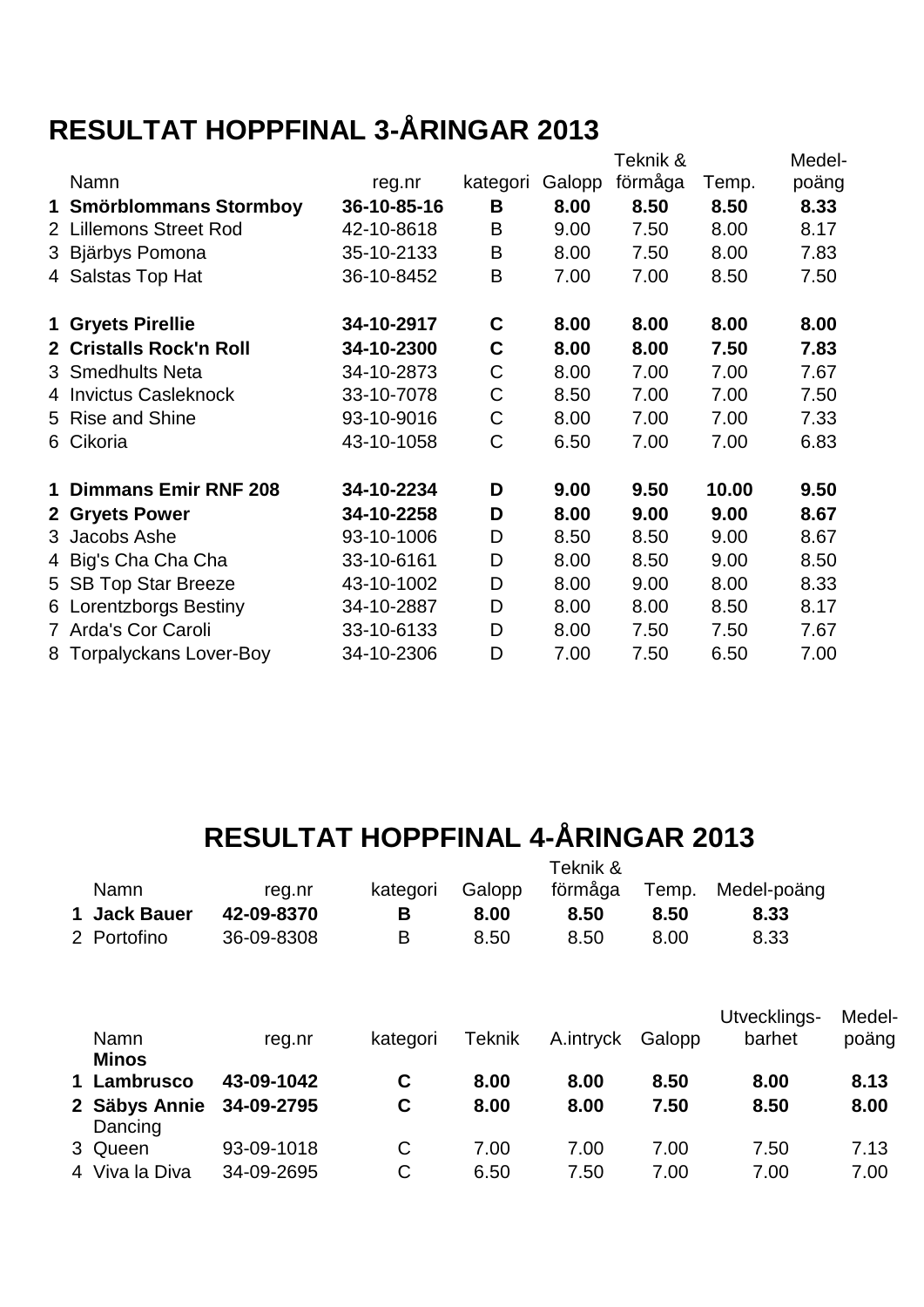| Rans<br>5 Annabelle                                    | 34-09-2767 | C | 6.50 | 7.00 | 7.00 | 7.00 | 6.88 |
|--------------------------------------------------------|------------|---|------|------|------|------|------|
| <b>Stackarps</b><br>1 Josephine<br><b>Sturevallens</b> | 34-08-2671 | D | 7.00 | 8.00 | 8.00 | 7.50 | 7.63 |
| 2 Friska<br>Hagens                                     | 34-09-2799 | D | 7.00 | 6.00 | 7.00 | 7.50 | 6.88 |
| 3 Killeen                                              | 33-09-5956 | D | 6.00 | 5.00 | 7.50 | 6.00 | 6.13 |

# **RESULTAT GÅNGARTSFINAL 3-ÅRINGAR 2013**

|                             |            |          |               |      |        | Medel- |
|-----------------------------|------------|----------|---------------|------|--------|--------|
| <b>Namn</b>                 | reg.nr     | kategori | <b>Skritt</b> | Trav | Galopp | poäng  |
| 1 FUMP's Fleet Cherry Lane  | 35-10-2065 | В        | 6.50          | 8.00 | 7.50   | 7.33   |
| 2 Salstas Mari Gold         | 36-10-1137 | B        | 6.00          | 8.00 | 7.00   | 7.00   |
| 3 Lotus HT 673              | 30-10-0126 | Β        | 6.00          | 7.00 | 6.00   | 6.33   |
| 1 Dream Suprise             | 87-10-0650 | C        | 7.50          | 9.00 | 8.50   | 8.33   |
| 2 Gylfinir Michael Fokin    | 42-10-8438 | C        | 6.50          | 9.00 | 8.00   | 7.83   |
| 3 Gullabos Coco Chanel      | 34-10-2895 | C        | 7.00          | 6.50 | 6.00   | 6.50   |
| 1 Stackarps Jackson RNF 209 | 34-10-2200 | D        | 8.50          | 9.00 | 8.50   | 8.67   |
| 2 HF Tough Enough           | 43-10-1007 | D        | 9.00          | 8.50 | 8.00   | 8.50   |
| 3 Holmtebo Yippie           | 33-10-6919 | D        | 6.50          | 9.50 | 8.00   | 8.00   |
| 4 Holmtebo Unique           | 33-10-6147 | D        | 7.00          | 8.00 | 7.50   | 7.50   |
| 5 Fairy Flower              | 43-10-1052 | D        | 7.00          | 8.00 | 7.00   | 7.33   |
| 6 Nässlehults Nobelium      | 43-10-1027 | D        | 6.50          | 7.00 | 7.00   | 6.83   |
|                             |            |          |               |      |        |        |

# **RESULTAT GÅNGARTSFINAL 4-ÅRINGAR 2013**

|                       |            |          |               |      |        | Allmänt   |        |
|-----------------------|------------|----------|---------------|------|--------|-----------|--------|
|                       |            |          |               |      |        | intryck & | Medel- |
| Namn                  | reg.nr     | kategori | <b>Skritt</b> | Trav | Galopp | ridbarhet | poäng  |
| 1 Lye                 | 30-09-0195 | B        | 8.00          | 6.50 | 7.00   | 7.00      | 7.13   |
| 2 Lipton III          | 34-09-2058 | B        | 7.00          | 6.50 | 7.00   | 7.00      | 6.88   |
| 1 Stackarps Disco     | 34-09-2116 | C        | 9.00          | 8.00 | 8.50   | 8.50      | 8.50   |
| 2 Brännornas Firebird | 93-09-1024 | C        | 6.50          | 9.00 | 8.50   | 9.00      | 9.00   |
| 3 Rubins Pride Myrra  | 43-09-1033 | C        | 8.00          | 8.00 | 8.00   | 8.00      | 8.00   |
| 4 Amaretto de la Vie  | 34-09-2204 | C        | 7.00          | 7.50 | 7.50   | 7.00      | 7.25   |
| 5 Whitsun             | 35-09-8298 | C        | 7.00          | 7.00 | 7.00   | 7.00      | 7.00   |
| 1 Wicked Love         | 43-09-1015 | D        | 8.00          | 9.00 | 8.50   | 8.50      | 8.50   |
| 2 Good Lilly          | 43-09-1040 | D        | 7.50          | 9.00 | 8.00   | 7.50      | 8.00   |
| 3 Holmtebo Noula      | 33-09-6007 | D        | 7.00          | 8.00 | 8.00   | 8.50      | 7.88   |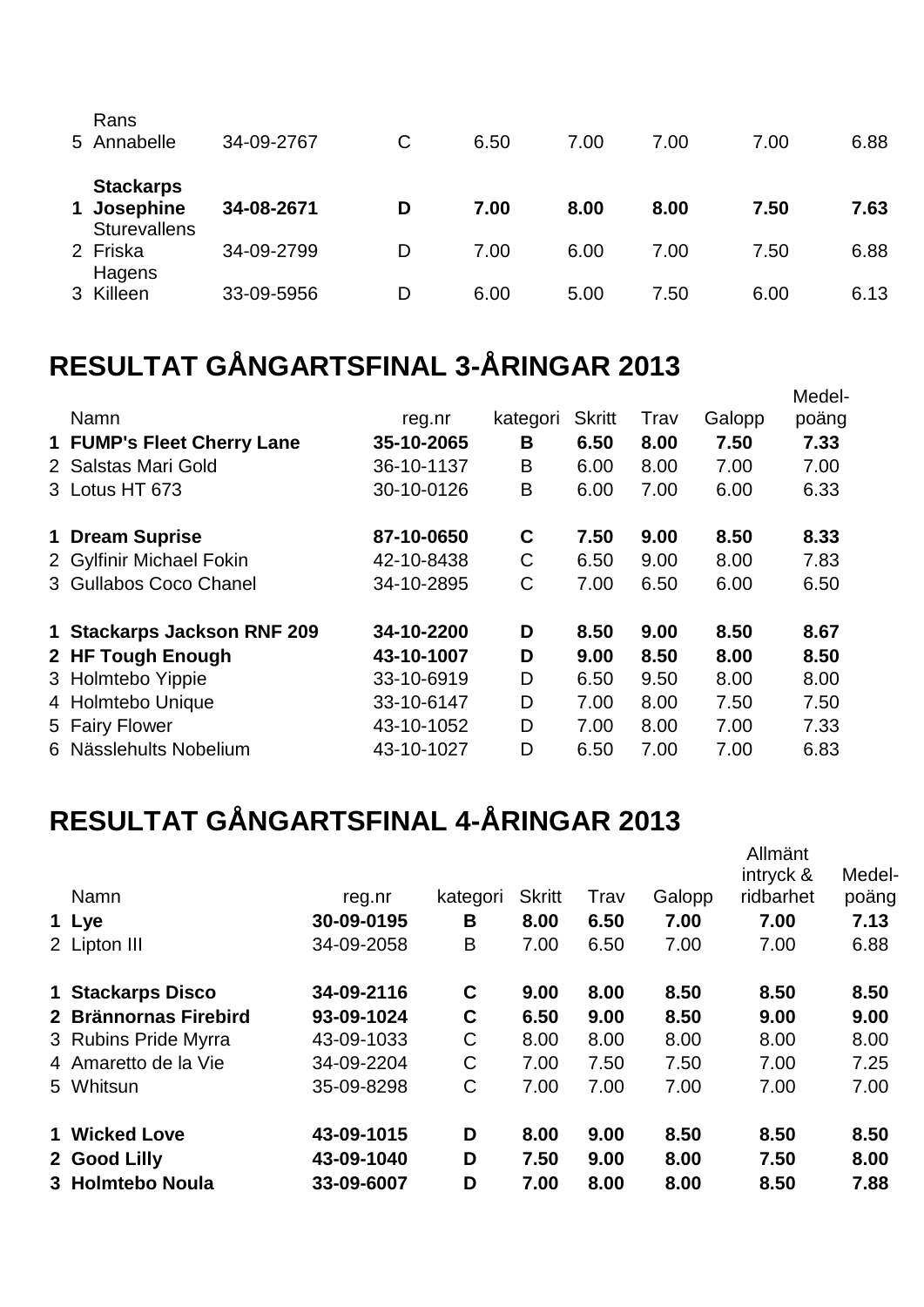| 4 Daim                     | 93-09-1034 |   | 7.00 | 7.00 | 7.50 | 8.00 | 7.38 |
|----------------------------|------------|---|------|------|------|------|------|
| 5 Lockenkils Akilles       | 43-09-1079 | D | 8.00 | 7.00 | 7.00 | 7.50 | 7.38 |
| 6 Hagens Killian           | 33-09-5958 | D | 7.00 | 6.50 | 7.00 | 7.00 | 6.88 |
| 6 Stackarps Diara RNF 2772 | 34-09-2739 |   | 7.00 | 6.50 | 7.00 | 7.00 | 6.88 |
| 8 Dragon Doll              | 93-09-1031 | D | 6.00 | 7.50 | 6.50 | 6.00 | 6.50 |
| 9 Valorous Monarch         | 33-09-5942 |   | 6.00 | 6.00 | 6.00 | 6.00 | 6.00 |

## **RESULTAT DRESSYRCHAMPIONAT 5-ÅRINGAR 2013**

|                | Namn                         | reg.nr     | kategori    | omg. 1 | omg. 2 | totalt |
|----------------|------------------------------|------------|-------------|--------|--------|--------|
| 1              | <b>Ares</b>                  | 93-08-1088 | В           | 83.6   | 86.4   | 85.00  |
| $\mathbf 2$    | <b>Salstas Cocktail</b>      | 36-08-8092 | В           | 80.3   | 83.0   | 81.65  |
| 3              | <b>Nexis Breez</b>           | 35-08-0675 | B           | 73.8   | 77.0   | 75.40  |
| 4              | <b>Mosshults Sephyr</b>      | 36-08-0128 | B           | 69.4   | 66.8   | 68.10  |
| 5              | Prima Vera                   | 43-07-1037 | B           | 66.2   | 66.6   | 66.40  |
| 1              | X-aminator                   | 34-08-1964 | C           | 75.6   | 81.2   | 78.40  |
| $\mathbf 2$    | <b>Gryets Pascall</b>        | 34-08-1916 | C           | 78.4   | 74.6   | 76.50  |
| 3              | <b>Esse Goldsmith</b>        | 34-08-1030 | C           | 73.4   | 76.6   | 75.00  |
| 4              | Ängvaktarns Coffee Cream     | 87-08-0430 | C           | 71.0   | 71.0   | 71.00  |
| 5              | <b>Wild Love</b>             | 43-08-1020 | $\mathsf C$ | 73.8   | 68.0   | 70.90  |
| 6              | Chiawatha                    | 43-08-1014 | $\mathsf C$ | 69.4   | 66.8   | 68.10  |
| $\overline{7}$ | Dimmans Aurum                | 34-08-1998 | $\mathsf C$ | 67.6   | 68.6   | 68.10  |
| 8              | Bråtgärdets C Quantana       | 34-08-2503 | C           | 67.0   | 68.6   | 67.80  |
| 9              | <b>Kulltorps Judy</b>        | 35-07-0207 | $\mathsf C$ | 66.4   | 65.6   | 66.00  |
| 10             | Bonzai Arden                 | 43-08-1101 | $\mathsf C$ | 66.4   | 64.0   | 65.20  |
| 11             | Midnight Star II             | 33-08-6107 | $\mathsf C$ | 65.9   | 62.6   | 64.25  |
| 1              | Brännornas van Halen         | 93-08-1073 | D           | 79.4   | 81.8   | 80.60  |
| $\mathbf 2$    | <b>Champis Peeron S</b>      | 39-08-9222 | D           | 79.8   | 81.2   | 80.50  |
| 3              | Inspi(red) Justice           | 93-08-1064 | D           | 80.2   | 80.2   | 80.20  |
| 4              | <b>Uriah Heep</b>            | 93-08-6212 | D           | 79.2   | 74.6   | 76.90  |
| 5              | Sayonara                     | 43-08-1118 | D           | 73.8   | 72.6   | 73.20  |
| 6              | Valör                        | 43-08-1002 | D           | 70.4   | 74.6   | 72.50  |
| 7              | <b>Bonne Boghardt</b>        | 43-08-1092 | D           | 73.0   | 69.4   | 71.20  |
| 8              | <b>Hillstars Brocco Lee</b>  | 43-08-1011 | D           | 73.4   | 68.2   | 70.80  |
| 9              | <b>IM Maria Moore</b>        | 43-08-1078 | D           | 72.2   | 68.8   | 70.50  |
|                | 10 Look Like Candy           | 43-08-1009 | D           | 69.6   | 70.0   | 69.80  |
|                | Gaias Neirin                 | 42-08-0004 | D           | 65.8   | 72.0   | 68.90  |
| 12             | Norrbys Carisma              | 44-08-0138 | D           | 68.2   | 67.0   | 67.60  |
| 13             | <b>Torpalyckans Peerfect</b> | 34-08-1980 | D           | 70.0   | 64.0   | 67.00  |
| 14             | <b>Stackarps Markiz</b>      | 34-08-2040 | D           | 65.4   | 66.8   | 66.10  |
| 15             | Månbacka Fiona               | 93-07-1016 | D           | 66.0   | 65.0   | 65.50  |
|                | 16 Purple Dancer             | 43-08-1069 | D           | 67.2   | 63.8   | 65.50  |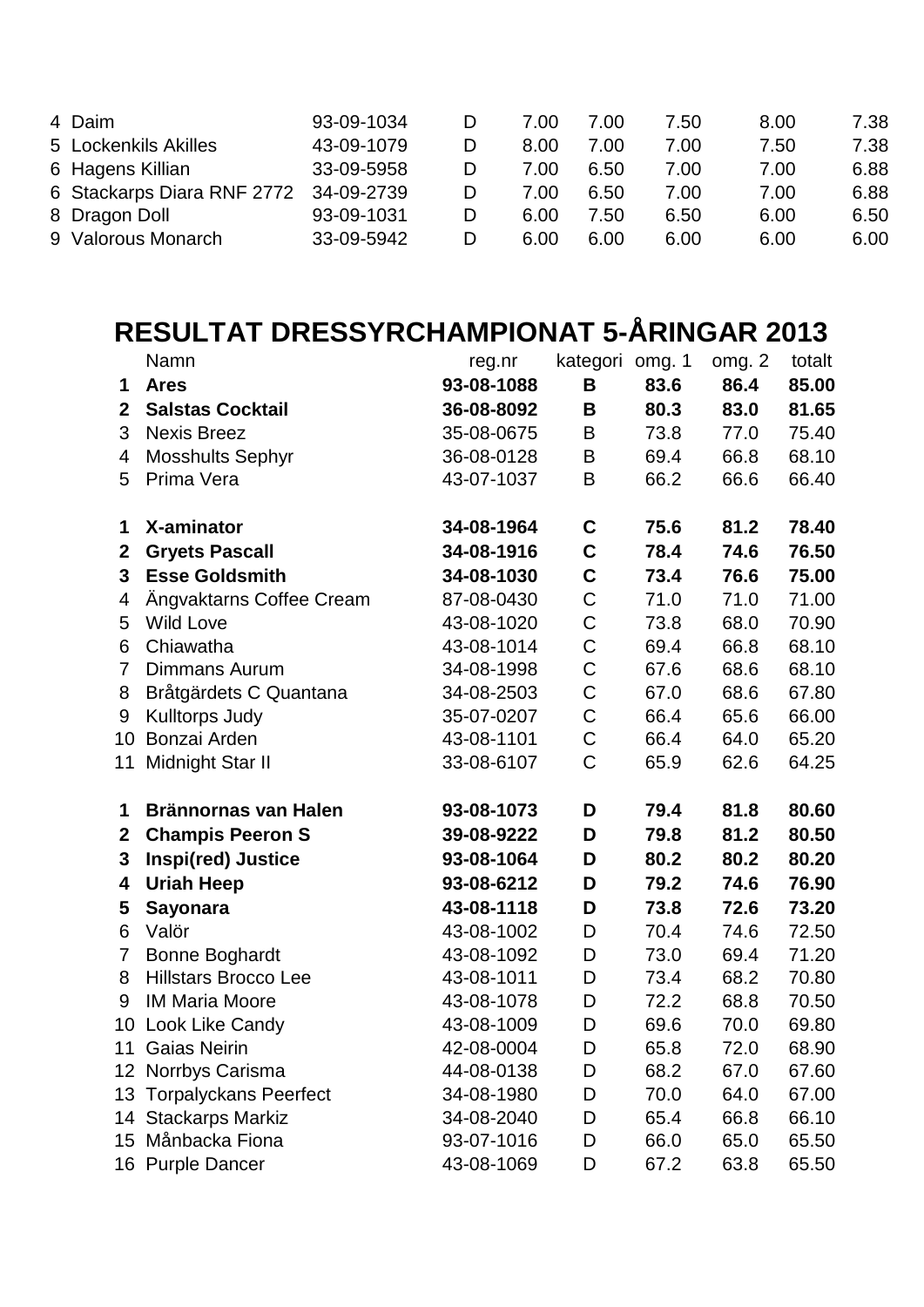| 17 Top Hat            | 43-08-1052 |                                                | 64.2 | 65.6          | 64.90 |
|-----------------------|------------|------------------------------------------------|------|---------------|-------|
| 18 Lyadalens Calimero | 34-08-1896 | - D                                            | 65.0 | 60.4 62.70    |       |
| 19 Javisst            | 43-08-1019 | $\mathbf{D}$ and $\mathbf{D}$ and $\mathbf{D}$ |      | 61.0 avbrutit |       |

# **RESULTAT DRESSYRCHAMPIONAT 6-ÅRINGAR 2013**

|             | Namn                              | reg.nr     | kategori    | omg. 1 | omg. 2 | totalt |
|-------------|-----------------------------------|------------|-------------|--------|--------|--------|
| 1           | <b>Moon Rusty</b>                 | 93-07-9033 | C           | 72.60  | 81.00  | 76.80  |
| $\mathbf 2$ | <b>Stackarps Diplomat RNF 196</b> | 34-07-1764 | $\mathbf C$ | 72.00  | 77.00  | 74.50  |
| 3           | <b>Ginny</b>                      | 43-07-1041 | $\mathbf C$ | 71.00  | 72.40  | 71.70  |
| 4           | Ängvaktarns Tiger                 | 87-07-0342 | $\mathsf C$ | 70.00  | 66.20  | 68.10  |
| 5           | <b>Cristalls Sambuco</b>          | 34-07-1756 | $\mathsf C$ | 65.70  | 69.20  | 67.45  |
| 6           | <b>FUMP's Fleet Ballerina</b>     | 35-07-0319 | $\mathsf C$ | 66.00  | 62.60  | 64.30  |
| 7           | Hagaby Nell Gwyn                  | 42-07-0249 | $\mathsf C$ | 61.60  | 64.00  | 62.80  |
| 8           | <b>Edith Piaf</b>                 | 43-07-1083 | $\mathsf C$ | 60.00  | 60.00  | 60.00  |
| 9           | <b>Sky Apollo</b>                 | 93-07-9003 | C           | 55.40  | 56.40  | 55.90  |
| 1           | <b>Holly's Cerwin RP 175</b>      | 43-07-1058 | D           | 76.60  | 82.80  | 79.70  |
| $\mathbf 2$ | <b>Beyonce</b>                    | 43-07-1139 | D           | 76.00  | 79.40  | 77.70  |
| 3           | <b>Kaizer</b>                     | 93-07-6202 | D           | 76.00  | 79.20  | 77.60  |
| 4           | <b>Charlie Brown</b>              | 93-07-9084 | D           | 69.00  | 78.20  | 73.60  |
| 5           | <b>Elphins Roquefort</b>          | 43-07-1063 | D           | 67.00  | 79.00  | 73.00  |
| 6           | <b>Bess</b>                       | 43-07-1091 | D           | 66.60  | 78.60  | 72.60  |
| 7           | <b>Vanity Fair</b>                | 43-07-1117 | D           | 67.20  | 74.40  | 70.80  |
| 8           | Geothrix                          | 43-07-1025 | D           | 72.50  | 68.00  | 70.25  |
| 9           | Gola                              | 93-07-9136 | D           | 68.20  | 72.20  | 70.20  |
| 10          | <b>Brännornas Aida</b>            | 43-07-1118 | D           | 68.6   | 65.6   | 67.10  |
| 11          | Money Boy                         | 43-07-2188 | D           | 58.60  | 72.60  | 65.60  |
|             | 12 Little Hope                    | 93-07-1045 | D           | 65.00  | 64.80  | 64.90  |
|             | 13 Bråtgärdets Bon Quilero        | 34-07-1438 | D           | 59.00  | 64.20  | 61.60  |
|             | 14 Holmtebo Yeats                 | 33-07-5740 | D           | 60.50  | 62.00  | 61.25  |
|             | 15 Keimos Stanton                 | 43-07-1754 | D           | 60.70  | 60.20  | 60.45  |
|             | 16 Arhults Geisha                 | 43-07-1069 | D           | 60.00  | 57.20  | 58.60  |
|             | 17 FUMP's Fleet Arrow             | 87-07-0338 | D           | 58.00  | 57.80  | 57.90  |
|             | 18 Bråtgärdets Belinus Quanter    | 34-07-1736 | D           | 57.20  | 57.20  | 57.20  |
|             | 19 Arda's Beamisch                | 33-07-5711 | D           | 54.00  | 54.00  | 54.00  |